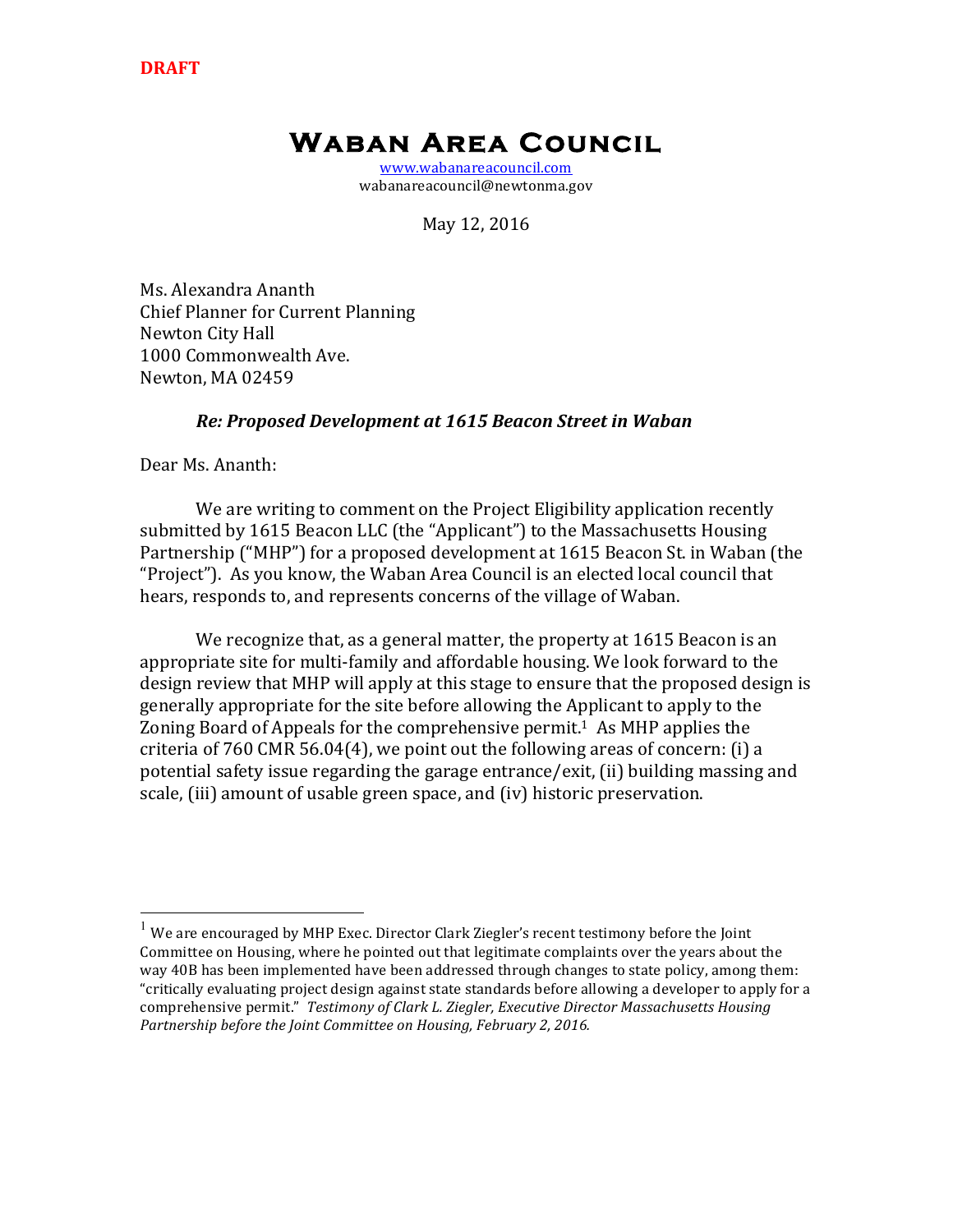## **Safety Issue - Garage Entrance/Exit**

The proposed development has 37 parking spaces, with 31 spaces in a semiunderground parking garage (some tandem spaces) and 6 above-ground spaces. Cars from the site will exit onto Windsor Rd. near the busy intersection of Windsor Rd. and Beacon St. The garage entrance/exit appears to be 10-12 feet from the sidewalk and the ramp to the garage slopes down immediately from the sidewalk. This sidewalk sees heavy pedestrian use throughout the year, *especially among school-aged children.* Cars for customers of the retail establishments across the street are parked along the road throughout the day. We are very concerned about the sight lines of drivers exiting the garage and ask that MHP pay particular attention to this issue.

#### **Massing and Setbacks**

1615 Beacon St. occupies a prominent spot in the heart of the Waban village center. We recognize that a 40B development will, by its nature, introduce buildings that differ from their environs in terms of massing and scale, but we are hopeful that MHP's design review standards will be applied to ensure that the Project integrates well with the surrounding neighborhood. We ask that MHP examine whether the mass of the proposed new building overwhelms the historic farmhouse and neighboring buildings. We also draw attention to the 5 ft. 1 inch side setbacks, which could exacerbate the impact of the mass of the apartment building on surrounding properties. We have not seen any contextual renderings in the application and hope that MHP will have opportunity to review street-scape or aerial renderings that illustrate the size of the proposed new buildings relative to surrounding buildings.

#### **Green Space**

The current plans show little usable greenspace for the residents of the 24 units. We ask that MHP take into consideration whether the lack of green space is appropriate given the setting for the proposed development.

### **Historical Preservation – MHC Review**

The house at 1615 Beacon sits on the site of a farmhouse built by Deacon John Staples in the late 1600's. Staples was a prominent citizen who was appointed Newton's first schoolmaster in 1700. The current home was erected in the mid-1700's by Staples' heir, and incorporates the foundation, structural members, and hardware of the original  $17<sup>th</sup>$  century house. The 93-acre property was a working farm until the mid  $19<sup>th</sup>$  century. In the  $1870$ 's the property was acquired by William Strong, who developed the estate into streets and frontage lots. The final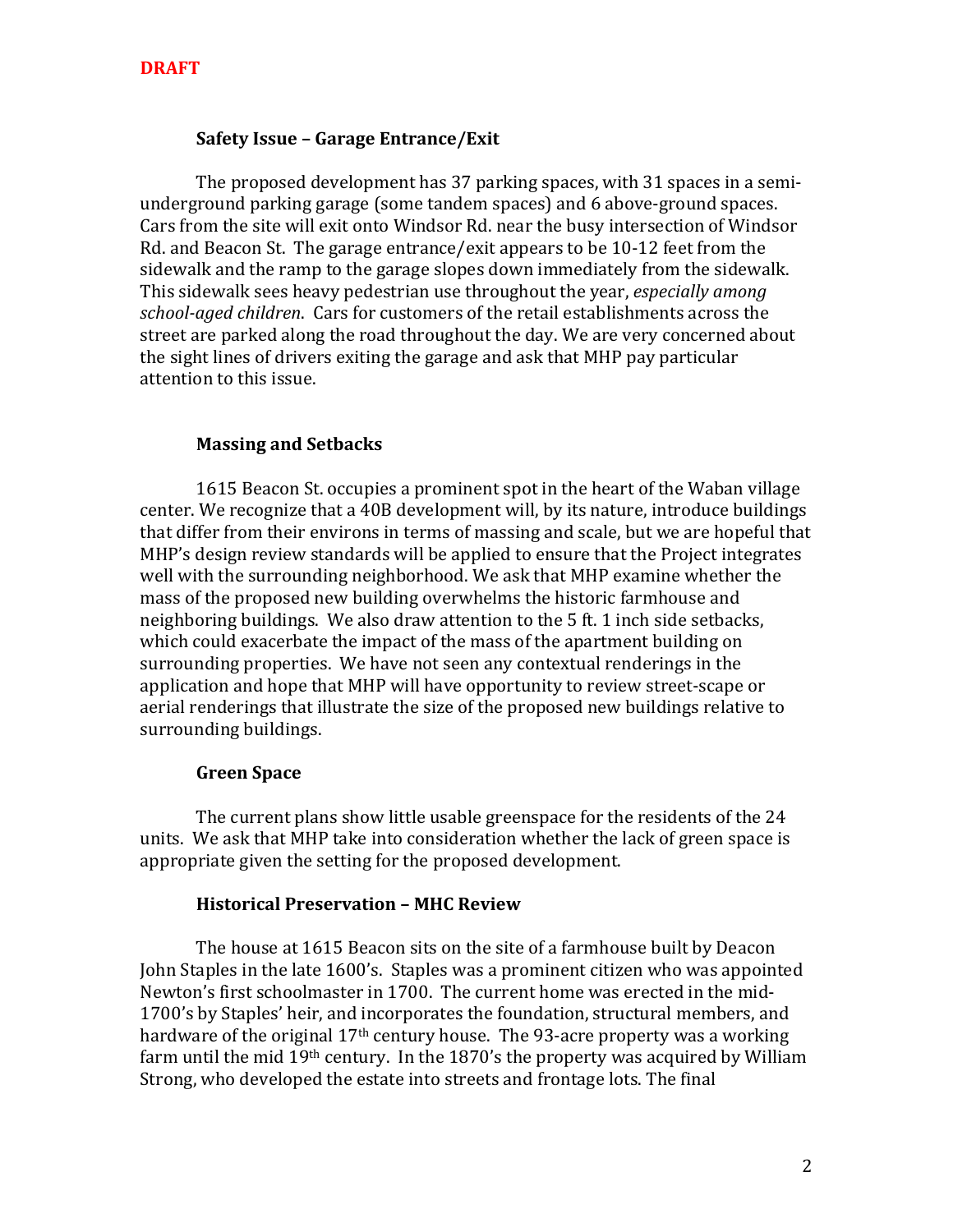subdivision of the original estate at  $1615$  Beacon occurred in 1917 when a tract of land was sold to the Waban Neighborhood Club (renamed the Windsor Club).

Since 1986 the property has been listed on the National Register of Historic Places, meeting National Register criteria because "the farmstead is an important visual link to Waban's  $18<sup>th</sup>$  century agricultural beginnings and has associations with...families who were among the area's earliest inhabitants." (MHC Inv.  $#$ ) NWT.3740). In addition to its own historical significance, the property is surrounded by other historically-significant buildings (including the Waban Library Center directly across Beacon St., also listed on the National Register; see MHC Iny. # NWT.DV for information on the Village Center buildings).

We are pleased that the Applicant intends to preserve the historic portion of the existing home, but are concerned about the potential adverse impact the large new apartment building may have on the historic nature of the property and its surroundings. The Applicant may have already submitted a Project Notification Form to the Massachusetts Historic Commission to initiate early MHC review pursuant to M.G.L. Ch. 9,  $\S$ § 26-27C. If a PNF has not yet been submitted, we ask that you request that Mass Housing Partnership initiate the early review.<sup>2</sup> We would be happy to assist in notifying the public of MHC review to facilitate participation in the process pursuant to  $950$  CMR  $71.02$ (d).

## **Conclusion**

We hope that the Planning Department will incorporate into their MHP comment letter these concerns regarding safety, massing and scale, green space, and historic preservation. We are prepared to assist the Planning Dept. in any way to keep the community up to date on the status of this application and on the opportunities for public comment.

Thank you for your consideration.

Sincerely,

**Waban Area Council**

 

<sup>&</sup>lt;sup>2</sup> "[N]otice should be given to the MHC as early as possible in the planning process of a project, and must be given before a state body takes action or makes a decision which forecloses alternatives that could eliminate, minimize, or mitigate adverse effects, or limits the MHC's ability to comment or consult." 950 CMR 71.07(1).